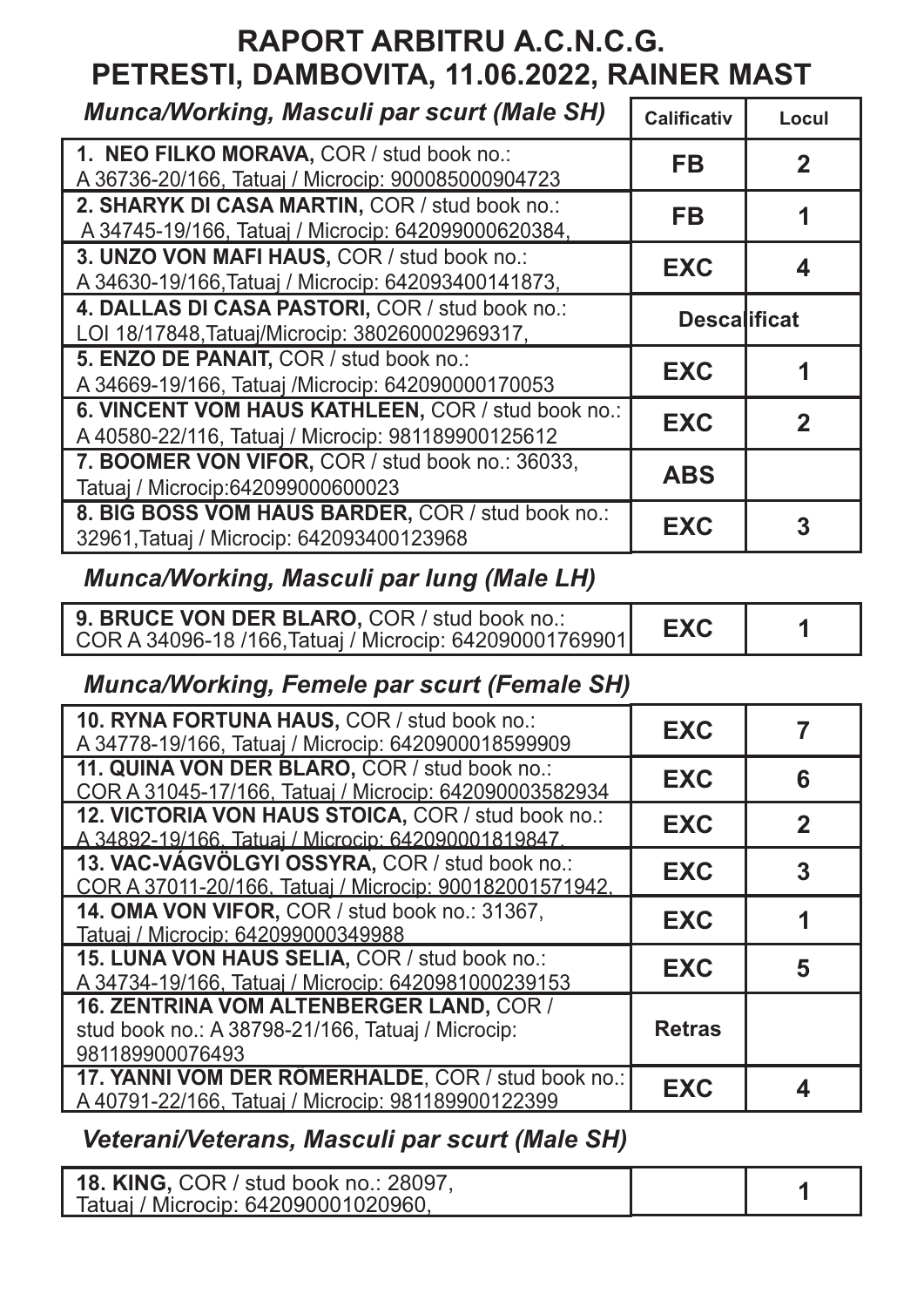| <b>Amatori/Amateur, Masculi par scurt (Male SH)</b>                                                      | <b>Calificativ</b>  | Locul |
|----------------------------------------------------------------------------------------------------------|---------------------|-------|
| 19. BOLDMACH GERO, COR / stud book no.:<br>A-37238-20/166 RKF5816052, Tatuaj / Microcip: 90057600013302, | <b>Descalificat</b> |       |
| 20. S-BRAD AUS DEM SCHESSBURG, COR / stud book no.:<br>37487, Tatuaj / Microcip: 64209001908382          | <b>FB</b>           |       |

#### *Amatori/Amateur, Masculi par lung (Male LH)*

| 21. GOOSFRABA CAROL, COR / stud book no.: 35473-19/166,<br>Tatuaj / Microcip: 624099000646310        | <b>FB</b> |  |
|------------------------------------------------------------------------------------------------------|-----------|--|
| 22. H-MAX VOM BERTHUB, COR / stud book no.:<br>Cor A 35678-19/166, Tatuaj /Microcip: 642090001096021 | <b>FB</b> |  |

#### *Amatori/Amateur, Femele par scurt (Female SH)*

| 23. MASHA DI CASA MARTIN, COR / stud book no.:<br>A31336-17/166 Tatuaj / Microcip: 642098201665185 | <b>FB</b> |  |
|----------------------------------------------------------------------------------------------------|-----------|--|
| 24. GOOSFRABA A-DARA, COR / stud book no.:<br>30242, Tatuaj / Microcip: 642093400008183            | <b>FB</b> |  |

#### *18-24 luni Tineret/Youth, Masculi par scurt (Male SH)*

| 25. MENTOS VON BAD-BOX, COR / stud book no.:<br>A 38352-21/166, Tatuaj / Microcip: 642099000789272      | FB         |  |
|---------------------------------------------------------------------------------------------------------|------------|--|
| 26. WOLF VON MAFI HAUS, COR / stud book no.:<br>A 36852-20/166, Tatuaj / Microcip: 642093400177352      | FB         |  |
| 27. THROY VON SCHNITZERTEAM, COR / stud book no.:<br>MET.Nj.3548/20, Tatuaj / Microcip: 990000003842742 | FB         |  |
| 28. HUNTER VON HAUS ALY, COR / stud book no.: 38009,<br>Tatuaj / Microcip: 642099000770412              | FB         |  |
| 29. O-ZORO VON HAUS MATYAS, COR / stud book no.:<br>0253664, Tatuaj / Microcip: 642090001921058         | <b>ABS</b> |  |

#### *18-24 luni Tineret/Youth, Masculi par lung (Male LH)*

| <b>30. M'ADOLF VON DERQUEENCALIBRAS HOUSE,</b>          |           |  |
|---------------------------------------------------------|-----------|--|
| COR / stud book no.: A 38971-21/166, Tatuaj / Microcip: | <b>FB</b> |  |
| 900115001145587                                         |           |  |

#### *18-24 luni Tineret/Youth, Femele par scurt (Female SH)*

| 31. AIKA, COR / stud book no.: A 37378-20/166,<br>Tatuai / Microcip: 642099000623380                                | FB         |  |
|---------------------------------------------------------------------------------------------------------------------|------------|--|
| 32. LUANA VON DER PISTE TROPHE,<br>COR / stud book no.: SZ2368464,<br>Tatuai / Microcip: 981189900113422            | <b>FB</b>  |  |
| 33. P-BLACK MOONLIGHT VON HAUS MATYAS,<br>COR / stud book no.: A37657-20/166, Tatuaj / Microcip:<br>642090001921069 | <b>ABS</b> |  |
| 34. CHIRA CASA DE SILVA, COR / stud book no.:<br>A 38682-21/166, Tatuaj / Microcip: 642090000216846                 | FB         |  |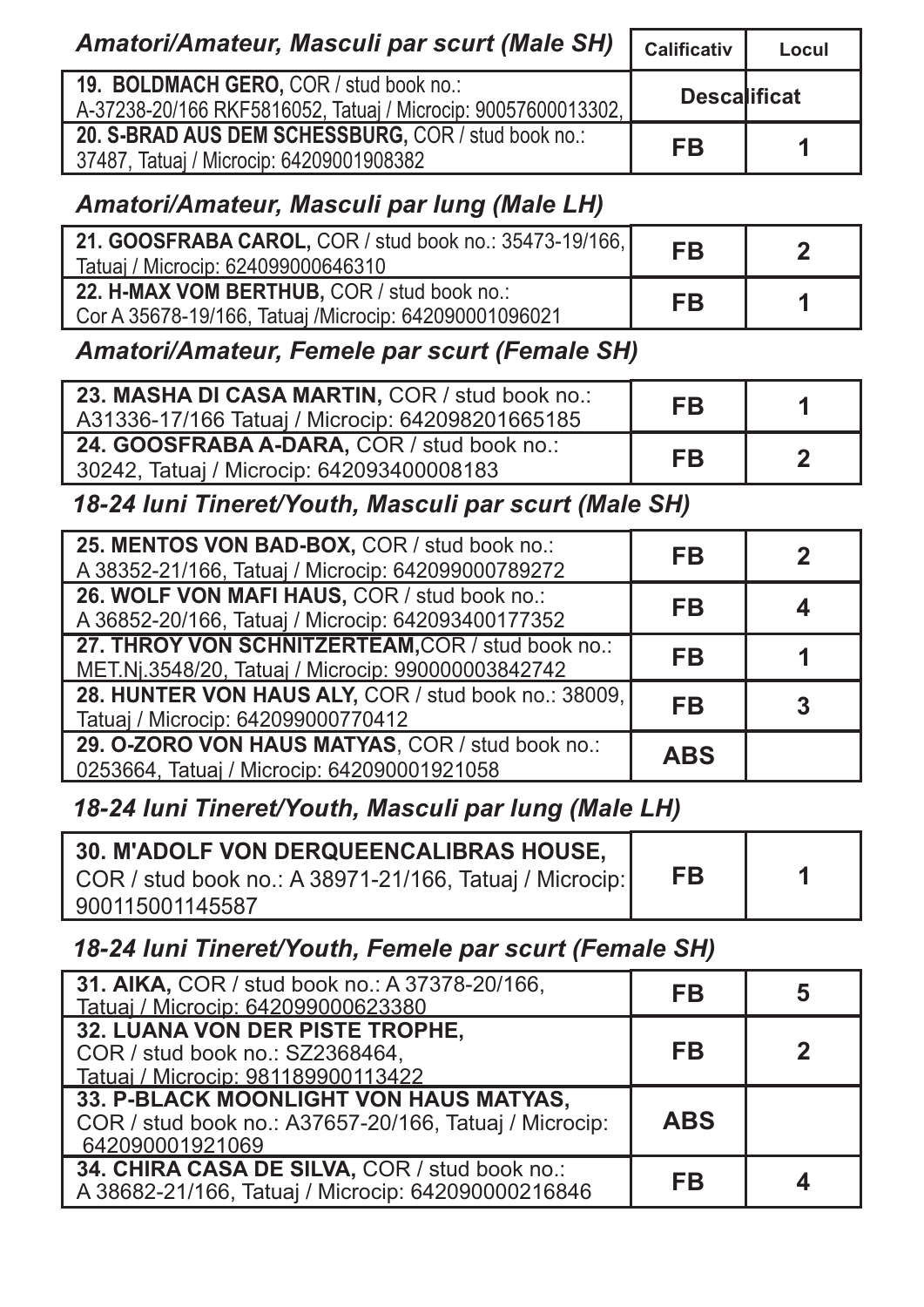| 18-24 Iuni Tineret/Youth, Femele par scurt (Female SH)                                                     | <b>Calificativ</b> | Locul          |
|------------------------------------------------------------------------------------------------------------|--------------------|----------------|
| 35. VANTA VOM DREI SCHWARZE ENGEL, COR / stud book no.:  <br>HR 34488, Tatuaj / Microcip: 191035000103374, | <b>FB</b>          | 3 <sup>1</sup> |
| 36. WIANA VON MAFI HAUS, COR / stud book no.:<br>A 37996-21/166, Tatuaj / Microcip: 642093400177357,       | <b>FB</b>          |                |

#### *18-24 luni Tineret/Youth, Femele par lung (Female LH)*

| 37. NURIA VON DER BLARO, COR / stud book no.:<br>A 37477-20/166, Tatuaj / Microcip: 642099010054992 | FB        |  |
|-----------------------------------------------------------------------------------------------------|-----------|--|
| 38. LEYSY VOM STOROCIUC, COR / stud book no.:<br>A 37821-20/166, Tatuaj/ Microcip: 642099010058498  | <b>FB</b> |  |

#### *12-18 luni Juniori/Junior, Masculi par scurt (Male SH)*

| 39. DON SZENBERG, COR / stud book no.:<br>PKR.I-97942, Tatuaj / Microcip: 616093901494453                   | FB         |   |
|-------------------------------------------------------------------------------------------------------------|------------|---|
| 40. KASTRO FEETBACK, COR / stud book no.:<br>Jr.772187.no, Tatuaj / Microcip: 688010000805627               | <b>ABS</b> |   |
| 41. ZARRO VOM BERTHUB, COR / stud book no.:<br>A 39351-21/166, Tatuaj / Microcip: 642094100179983           | <b>FB</b>  |   |
| 42. YASKO VON BIENENWALD, COR / stud book no.:<br>A 38878-21/166, Tatuaj / Microcip: 642093400188587        | <b>ABS</b> |   |
| 43. JUPP VOM LEINDER LAND, COR / stud book no.<br>SZ 2372251, Tatuai/ Microcip: 981189900121838             | <b>FB</b>  | 5 |
| 44. ATHOS VON HAUS STOICA, COR / stud book no.:<br>A38506, Tatuaj / Microcip: 642090001925162               | <b>FB</b>  |   |
| 45. E-SPIK VON HAUS POPESCU, COR / stud book no.:<br>COR A 39389-21/166, Tatuaj / Microcip: 642099000751374 | FB         |   |

#### *12-18 luni Juniori/Junior, Masculi par lung (Male LH)*

| 46. SCHUMI VON DER BLARO, COR / stud book no.:<br>COR A 40175-22/166, Tatuaj / Microcip: 642090001953653    | <b>FB</b> |  |
|-------------------------------------------------------------------------------------------------------------|-----------|--|
| 60. NEMO von CASTELARO, COR / stud book no.:<br>COR A 38339-21/166, Tatuaj / Microcip: Cip; 642099000659553 | FB        |  |

#### *12-18 luni Juniori/Junior, Femele par scurt (Female SH)*

| 47. TESA DE PANAIT, COR / stud book no.:<br>A 39045-21/166, Tatuaj / Microcip: 642090001950713         |           |  |
|--------------------------------------------------------------------------------------------------------|-----------|--|
| 48. F MAYA AUS DEM SCHESSBURG, COR / stud book no.:<br>A3931021166, Tatuaj / Microcip: 642099000847612 | <b>FB</b> |  |
| 49. ONLY VON DER BLARO, COR / stud book no.:<br>COR A 38711-21/166, Tatuaj / Microcip: 642093400198137 | <b>FB</b> |  |
| 50. MIRRA ORRYLORDBLACK, COR / stud book no.:<br>CMKU/DS/127873/21, Tatuaj / Microcip: 941000024790038 | FB        |  |
| 51. DORIS FORTUNA HAUS, COR / stud book no.:<br>A 38694-21/166, Tatuaj / Microcip: 642090001935431     | FB        |  |
| 52. DARA VON HAUS POPESCU, COR / stud book no.:<br>A 39378-21/166, Tatuaj / Microcip: 642099000751338  | FB        |  |
| 53. X-TRA VON SCHALCRIS, COR / stud book no.:<br>A 39806-21/166, Tatuai / Microcip: 642099000810807    | FB        |  |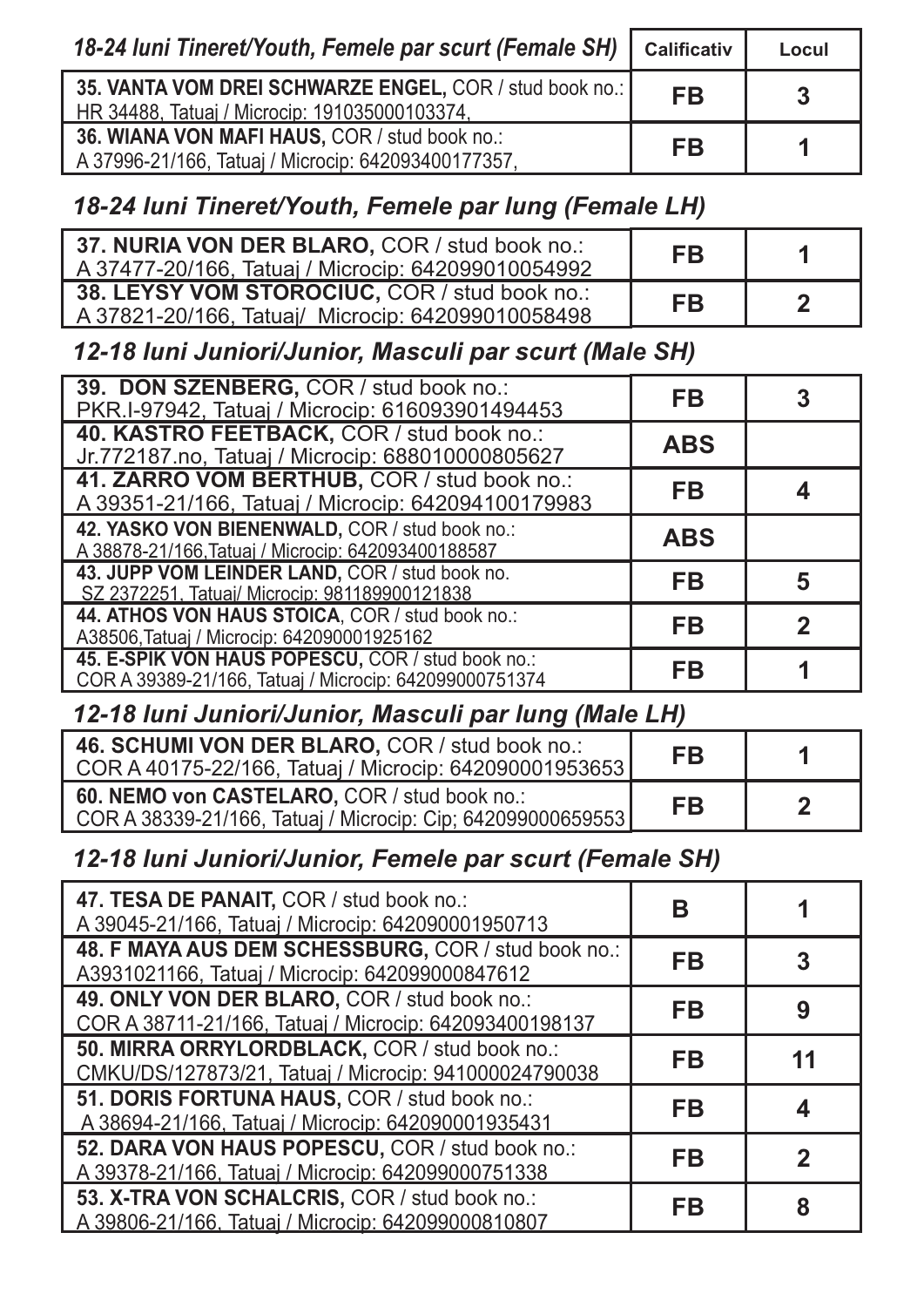| 12-18 Iuni Juniori/Junior, Femele par scurt (Female SH)                                                    | <b>Calificativ</b> | Locul |
|------------------------------------------------------------------------------------------------------------|--------------------|-------|
| 54. ONE&ONLY VON CASTELARO, COR / stud book no.:<br>COR A 39162-21/166, Tatuaj / Microcip: 642099000830405 | <b>FB</b>          | 6     |
| 55. AFRA BLACKJACK TEAM, COR / stud book no.:<br>GO 57176, Tatuaj / Microcip: 807091000011700              | FB                 | 10    |
| 56. WANDA DE PANAIT, COR / stud book no.:<br>A 39040-21/166, Tatuaj / Microcip: 642090001950703            | FB                 |       |
| 57. AFRODITA VON HAUS STOICA, COR / stud book no.:<br>A38507 Tatuaj / Microcip: 642090001925164            | <b>FB</b>          | 5     |
| 58. COBRA VON HAUS POPESCU, COR / stud book no.:<br>A 39130-21/166, Tatuaj/ Microcip: 642090003033050      | <b>FB</b>          |       |

## *12-18 luni Juniori/Junior, Femele par lung (Female LH)*

| 59. CHARIS VON FLAVSTEIGER HOF, COR / stud book no.:<br>COR A 39700-21/166, Tatuaj / Microcip: 642099010065671 | <b>FB</b> |  |
|----------------------------------------------------------------------------------------------------------------|-----------|--|
| 61. CORA VON FLAVSTEIGER HOF, COR / stud book no.:<br>COR A 39701-21/166, Tatuaj / Microcip: 642099010065672   | <b>FB</b> |  |

#### *9-12 luni Pui/Puppy , Masculi par scurt (Male SH)*

| 62. X-IBOR DI CASA MARTIN, COR / stud book no.:<br>A 40286-22/16, Tatuaj / Microcip: 642098201087657, | FP        |  |
|-------------------------------------------------------------------------------------------------------|-----------|--|
| 63. BENZEMA v.TIMOHAUS, COR / stud book no.:<br>Jr 773102, Tatuaj / Microcip: 688038000259357         | FP        |  |
| 64. H-MAX VON HAUS MATYAS, COR / stud book no.:<br>A 39688-21/166, Tatuaj / Microcip: 642090001977758 | <b>FP</b> |  |
| 65. TOX ILDE WOLF, COR / stud book no.:<br>JR 772255 No, Tatuaj / Microcip: 688000000047318           | FP        |  |
| 66. X-WEGAS DI CASA MARTIN, COR / stud book no.:<br>A 40287-22/16, Tatuaj / Microcip: 642098201087648 | FP        |  |
| 67. H-ROKI VON HAUS MATYAS, COR / stud book no.:<br>39687, Tatuaj / Microcip: 642090001977751         | FP        |  |

# *9-12 luni Pui/Puppy, Masculi par lung (Male LH)*

| 68. VALI VON HAUS GODRA, COR / stud book no.:<br>COR A 40088-21/166, Tatuai / Microcip: 642090001868541 | FP        |  |
|---------------------------------------------------------------------------------------------------------|-----------|--|
| 69. JEAN CRISANDRE VON VLASA, COR / stud book no.:  <br>39959, Tatuaj / Microcip: 642090001953831       | <b>FP</b> |  |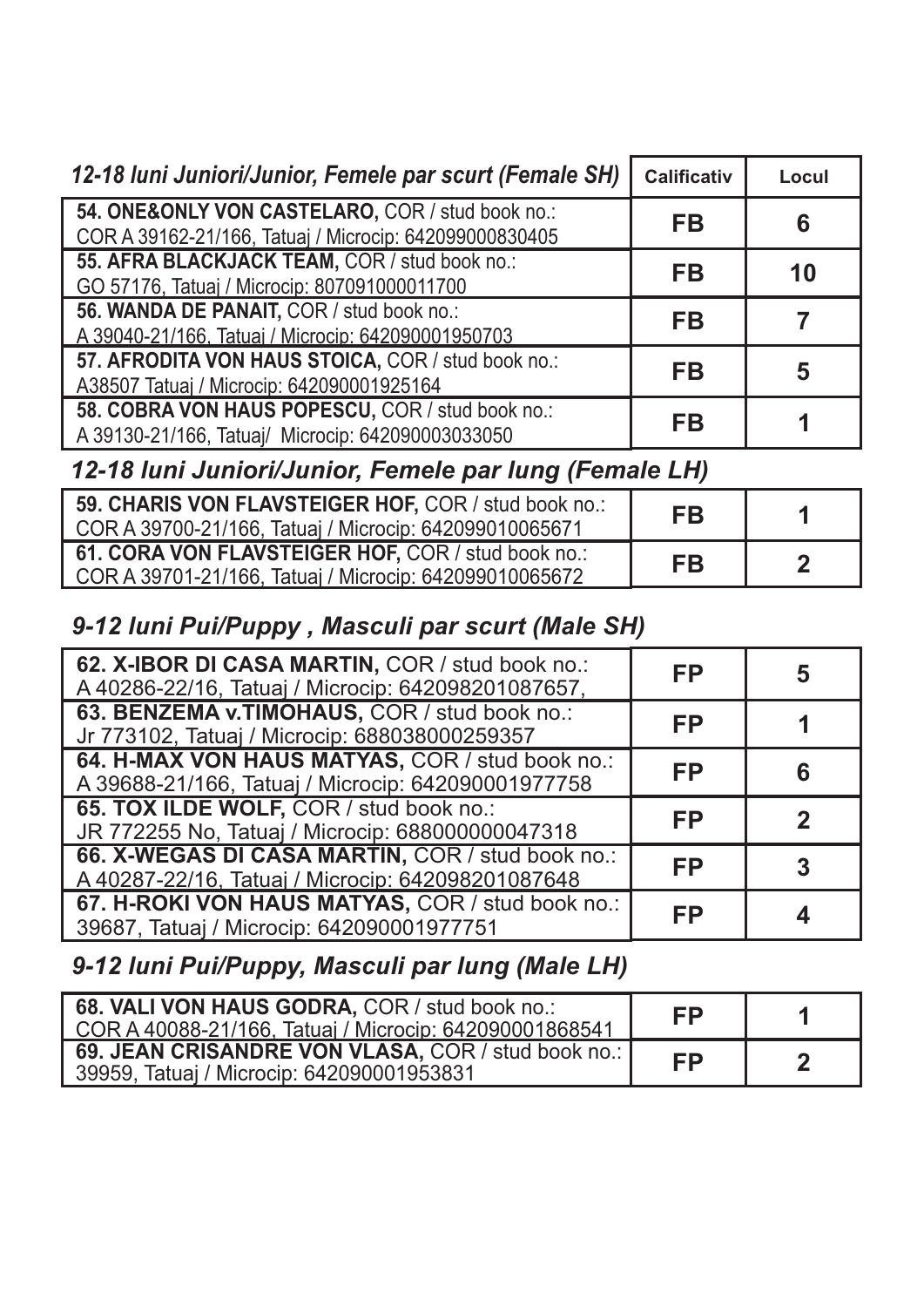| 9-12 Iuni Pui /Puppy, Femele par scurt (Female SH)                                                         | <b>Calificativ</b> | Locul            |
|------------------------------------------------------------------------------------------------------------|--------------------|------------------|
| 70. CHERRY VON HAUS BURCIU, COR / stud book no.:<br>A 39672-21/166, Tatuaj / Microcip: 6429000196823       | <b>Retras</b>      |                  |
| 71. EDEN VON BEBYNO, COR / stud book no.:<br>A 40918-22/166, Tatuaj / Microcip: 642099000834149            | <b>FP</b>          | 3                |
| 73. ELENA VON BEBYNO, COR / stud book no.:<br>40917-22/166, Tatuaj / Microcip: 642099000834148             | <b>ABS</b>         |                  |
| 74. X-BARBY DI CASA MARTIN, COR / stud book no.:<br>A 40292-22/16, Tatuaj / Microcip: 642098201087647      | <b>FP</b>          | 1                |
| 75. CHIRA VON HAUS BURCIU, COR / stud book no.:<br>A 39671-21/166, Tatuai / Microcip: 642090001962824      | <b>FP</b>          | $\overline{2}$   |
| 76. CHANNEL VON MAFI HAUS, COR / stud book no.:<br>40064, Tatuaj / Microcip: 642093400201915               | FP                 | $\boldsymbol{4}$ |
| 9-12 Iuni Pui/Puppy, Femele par lung (Female LH)                                                           |                    |                  |
| 77. AFRA VON ANGELS SHEPARD, COR / stud book no.:<br>A 39514-21/166, Tatuaj / Microcip: 642098100226676    | <b>FP</b>          |                  |
| 6-9 Iuni Baby, Masculi par scurt (Male SH)                                                                 |                    |                  |
| 78. DROGO DE PANAIT, COR / stud book no.:<br>A 404407-22/166, Tatuaj / Microcip: 642090001972045           | FP                 |                  |
| 6-9 luni Baby, Masculi par lung (Male LH)                                                                  |                    |                  |
| 79. OPTIMUS VOM STOROCIUC, COR / stud book no.:<br>A 40466-22/166, Tatuaj / Microcip: 642099000749102,     | <b>FP</b>          |                  |
| 6-9 Iuni Baby, Femele par scurt (Female SH)                                                                |                    |                  |
| 72. SILVESTRIS INGA, COR / stud book no.:<br>A 40115-21/166, Tatuaj / Microcip: 642090003022743            | FP                 | $\mathbf 2$      |
| 80. CALIA DI CASA MARCU, COR / stud book no.:<br>A 40445-22/166, Tatuaj / Microcip: 642098100284813        | <b>FP</b>          | 4                |
| 81. KIRA DE PANAIT, COR / stud book no.:<br>A 40424-22/166, Tatuaj / Microcip: 642090001972067             | <b>FP</b>          | 3                |
| 82. H-LISA AUS DEM SCHESSBURG, COR / stud<br>book no.: 40802-22/166, Tatuaj / Microcip:<br>642090001972070 | FP                 |                  |
| 6-9 Iuni Baby, Femele par lung (Female LH)<br><b>I HALA MON DEDVAIO</b> COD Letted base                    |                    |                  |

| 83. F-LUNA VON BEBYNO, COR / stud book no.:<br>A 40926-22/166, Tatuaj / Microcip: 642099000851293     | <b>FP</b> |  |
|-------------------------------------------------------------------------------------------------------|-----------|--|
| 84. TINA VON DER BLARO, COR / stud book no.:<br>COR A 40073-21/166 Tatuaj / Microcip: 642090001148424 | FP        |  |